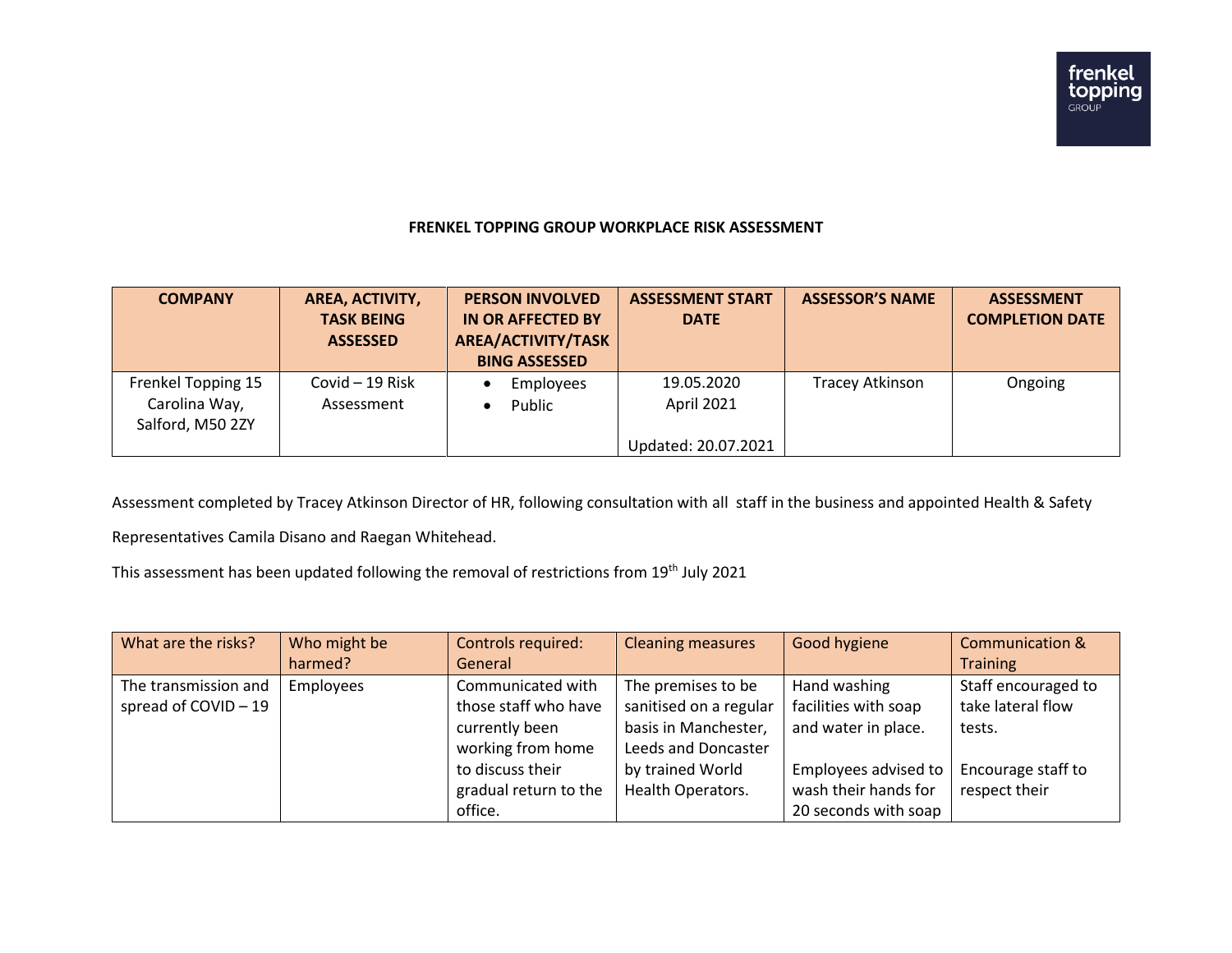

| Internal staff         | Frequent cleaning       | and water and the    | colleagues in terms        |
|------------------------|-------------------------|----------------------|----------------------------|
| updated of when        | and disinfecting of     | importance of proper | of social distancing       |
| homeworkers will       | objects including       | drying with          |                            |
| return.                | touchpoints such as     | disposable towels    | Regular updates            |
|                        | handrails, toilet taps  |                      | following                  |
| Extra consideration    | and circulation areas   |                      | government                 |
| to be given to those   |                         | Face masks are       | announcements              |
| individuals who are    | Workstations to be      | available to use if  |                            |
| at high risk and       | disinfected daily       | requested            | Weekly meetings            |
| working from will      | including keyboard,     |                      | with those staff           |
| continue until further | mouse and monitor       |                      | continuing to work         |
| notice.                | arm and phone.          |                      | from home. This            |
|                        | Antibacterial wipes     |                      | allows staff to make       |
| Flexible working       | on desks and            |                      | us aware if there          |
| requests have been     | individual's            |                      | have been any              |
| considered and         | responsibility to       |                      | changes to their           |
| approved where         | clean their             |                      | physical health and        |
| appropriate.           | workspace               |                      | wellbeing, working         |
|                        |                         |                      | status.                    |
| Steps taken to review  | Hand sanitisers and     |                      |                            |
| work schedules         | tissues on individual   |                      | Promotion of               |
| including start and    | desks. Catch coughs     |                      | <b>Employee Assistance</b> |
| finish times.          | and sneezes in          |                      | Program (EAP) to           |
|                        | tissues provided        |                      | colleagues with            |
| Updated posters        |                         |                      | access to a range of       |
| placed around the      | Clear desk working      |                      | support materials          |
| building               | policy                  |                      | including telephone        |
|                        |                         |                      | advice line,               |
| Staggered lunch        | Automated hand          |                      | counselling sessions       |
| breaks to be agreed    | sanitisers available at |                      | etc.                       |
| by team managers       | all entry and exit      |                      |                            |
|                        | points                  |                      | Ongoing engagement         |
|                        |                         |                      | with colleagues via        |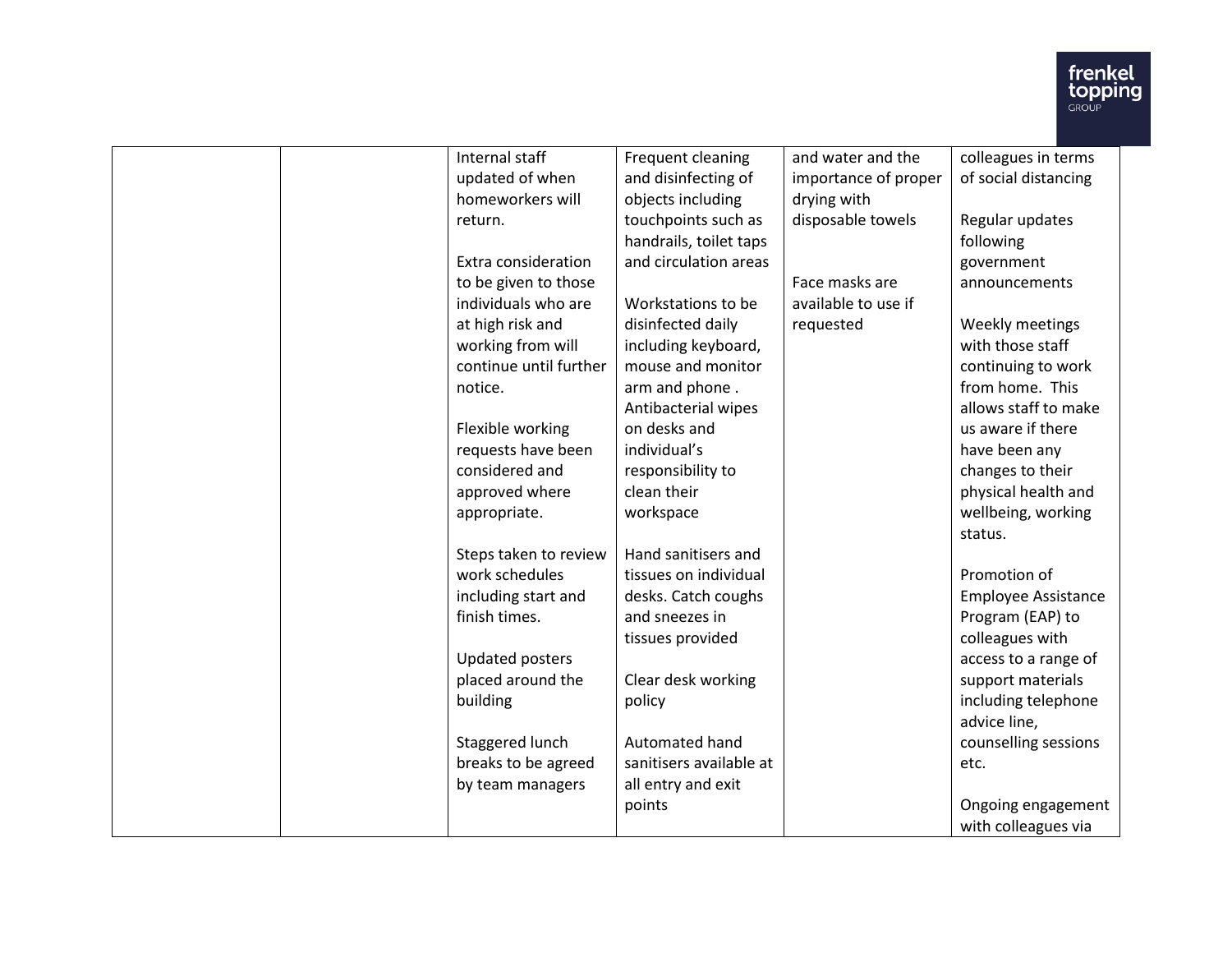

| Pool ques and darts    | internal                |
|------------------------|-------------------------|
| to be cleaned with     | communication           |
| antibacterial wipes    | channels                |
| after usage            |                         |
|                        | Communications          |
| Posters, leaflets, and | provided on a regular   |
| other materials        | basis to all colleagues |
| displayed on the       | to remind them of       |
| premises reminding     | frequent                |
| staff of the key       | handwashing avoid       |
| infection prevention   | touching their face     |
| requirements.          | etc.                    |
|                        |                         |
|                        | If anyone member of     |
|                        | staff has been          |
|                        | contacted by test and   |
|                        | trace or in contact     |
|                        | with someone who        |
|                        | has tested positive,    |
|                        | they will be sent       |
|                        | home and advised to     |
|                        | follow the stay-at-     |
|                        | home guidance.          |
|                        |                         |
|                        | If advised that a       |
|                        | member of staff or      |
|                        | member of public has    |
|                        | developed COVID-        |
|                        | 19 and have recently    |
|                        | visited our premises,   |
|                        | the management          |
|                        | team will seek the      |
|                        | latest guidance and     |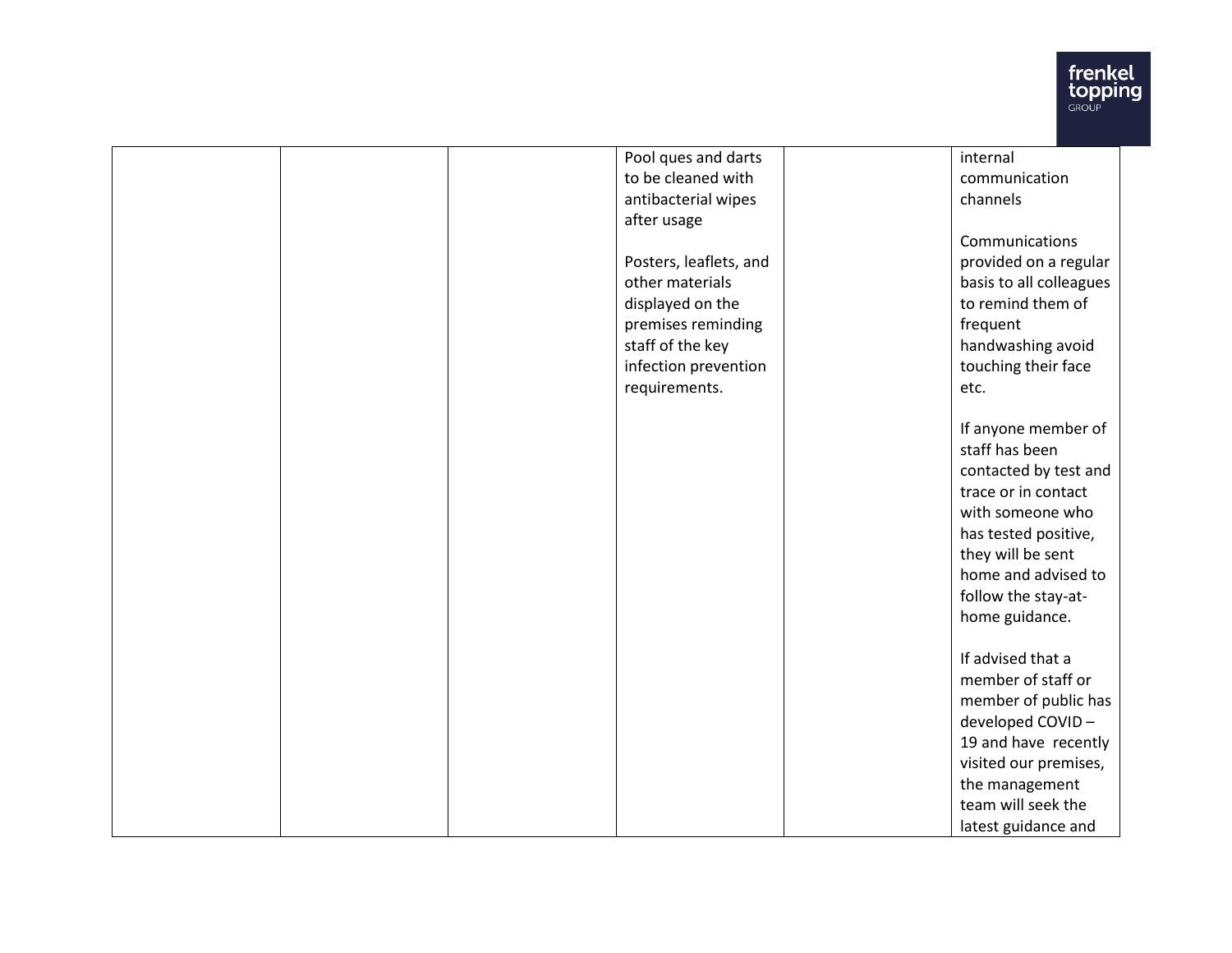

|          |                                                                                                                                                                  |  | implement internal<br>measures<br><b>Health and Safety</b><br>appointed reps on<br>site<br>Windows to be kept<br>open where possible<br>to allow for natural<br>ventilation. |
|----------|------------------------------------------------------------------------------------------------------------------------------------------------------------------|--|------------------------------------------------------------------------------------------------------------------------------------------------------------------------------|
| Visitors | Visitors will be<br>requested to<br>complete COVID-19<br>questionnaire when<br>entering the<br>premises and records<br>maintained for no<br>longer than 14 days. |  |                                                                                                                                                                              |
|          | Visitors will be<br>requested to use the<br>hand sanitisers when<br>entering the<br>premises.<br>Separate WC facility<br>for guests                              |  |                                                                                                                                                                              |
| Travel   | Client visits can take<br>place however when                                                                                                                     |  |                                                                                                                                                                              |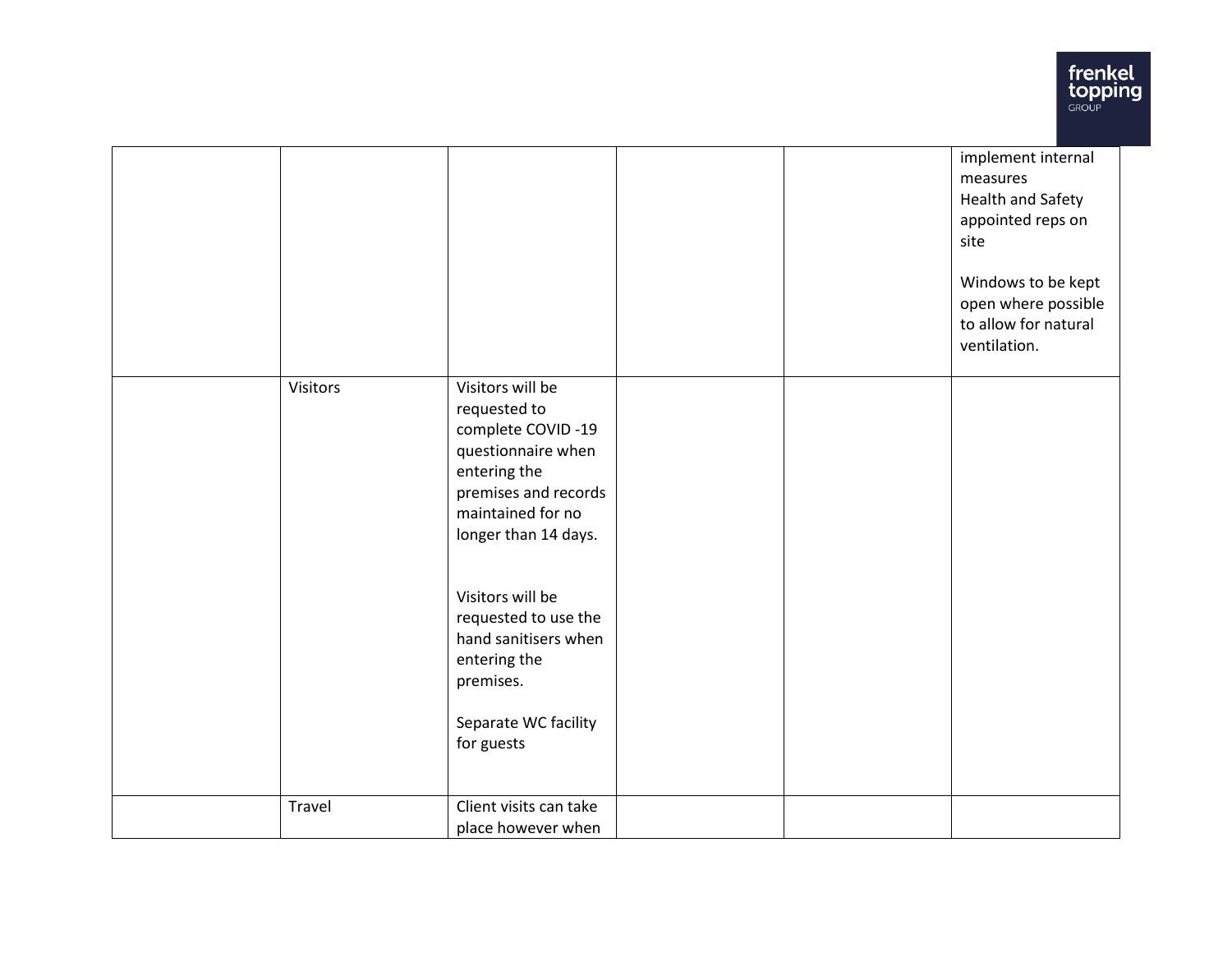